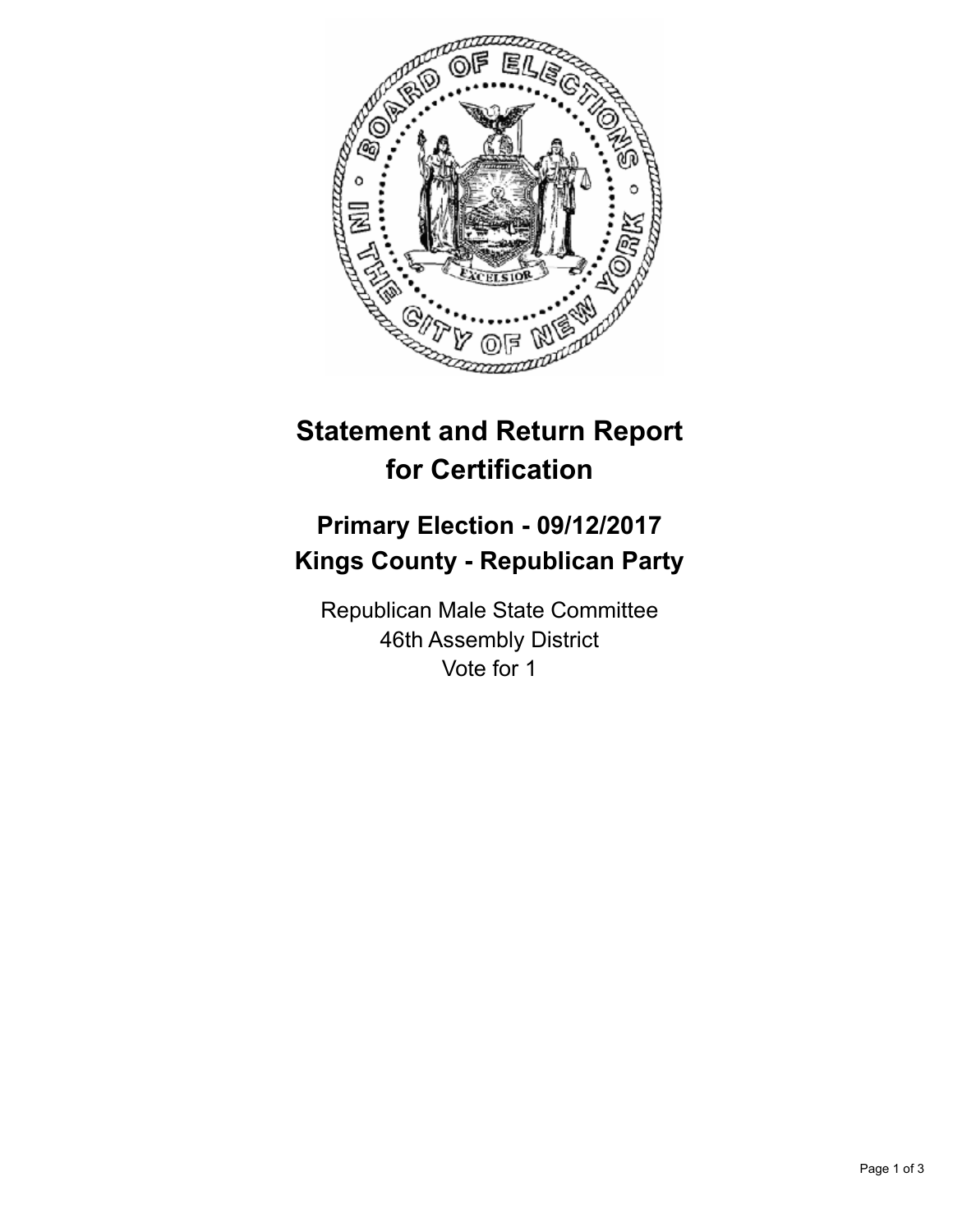

## **Assembly District 46**

| PUBLIC COUNTER                                           | 2,307 |
|----------------------------------------------------------|-------|
| <b>MANUALLY COUNTED EMERGENCY</b>                        | 0     |
| <b>ABSENTEE / MILITARY</b>                               | 172   |
| <b>AFFIDAVIT</b>                                         | 9     |
| <b>Total Ballots</b>                                     | 2,488 |
| Less - Inapplicable Federal/Special Presidential Ballots | 0     |
| <b>Total Applicable Ballots</b>                          | 2,488 |
| <b>ANTHONY BOVE</b>                                      | 744   |
| <b>FRANK ESPOSITO</b>                                    | 976   |
| BOB CAPANO (WRITE-IN)                                    | 1     |
| DANIEL BLATTO (WRITE-IN)                                 | 1     |
| EDDIE WINDSOR (WRITE-IN)                                 | 1     |
| LIAM MCCABE (WRITE-IN)                                   | 1     |
| MARIE SZUSZKIEWICZ (WRITE-IN)                            | 1     |
| MICHAEL CUSACK (WRITE-IN)                                | 1     |
| PETE GALASINAO (WRITE-IN)                                | 1     |
| ROBERT GODDAHL (WRITE-IN)                                | 1     |
| UNATTRIBUTABLE WRITE-IN (WRITE-IN)                       | 3     |
| <b>Total Votes</b>                                       | 1,731 |
| Unrecorded                                               | 757   |